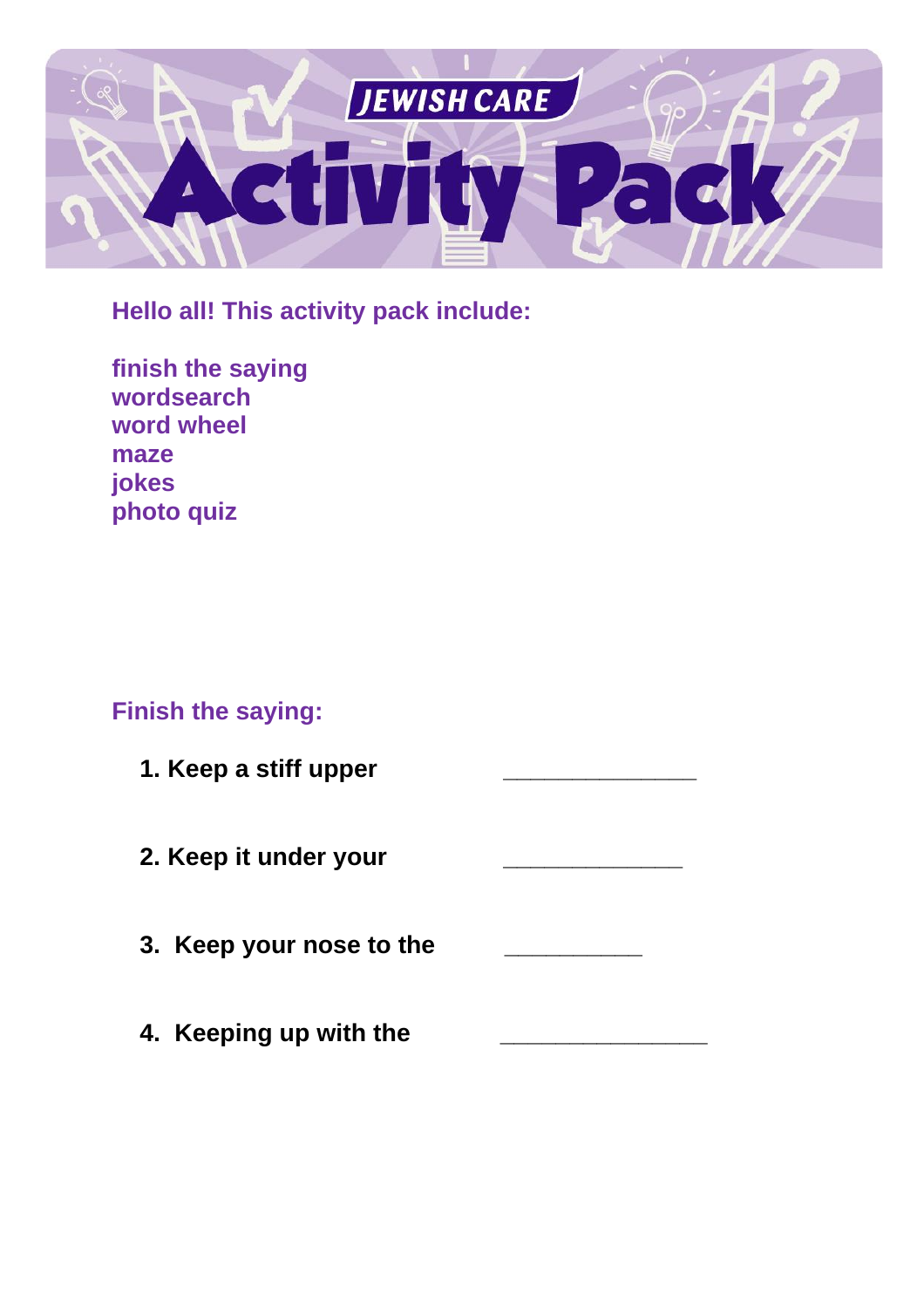

**Have a go with this crossword! Remember the words can be spelt forwards, backwards, diagonally up or down!**

| G | Α | N | Н | V | K | Y | V           | Υ | J | $\mathbf C$ | X | K | D | P |
|---|---|---|---|---|---|---|-------------|---|---|-------------|---|---|---|---|
| A | F | Κ | W | F | А | V | S           | Y | Q | S           | Z | S | C | G |
| J | F | I | C | O | D | S | Υ           | Ρ | R | ı           | Е | D | S | G |
| B | J | O | Е | Е | D | Е | G           | Е | P | A           | J | Β | Μ | Q |
| W | S | Μ | L | M | I | Τ | P           | A | Е | I           | U | Q | Н | P |
| S | J | J | Е | A | Υ | S | N           | O | K | U           | Τ | N | G | S |
| F | N | O | B | G | L | Q | $\mathbf O$ | U | H | J           | P | N | A | Y |
| R | N | Υ | R | K | I | K | I           | Ρ | O | I           | K | M | R | J |
| I | Μ | D | A | F | M | S | S           | M | D | C           | J | W | R | Н |
| Е | D | O | Τ | L | A | Е | A           | C | I | S           | U | Μ | Е | W |
| N | M | Β | I | Τ | F | Β | C           | L | Β | N           | C | Β | N | L |
| D | J | X | O | X | R | K | $\mathbf C$ | J | G | U           | O | Е | N | O |
| Q | Τ | D | N | Q | V | Τ | $\mathbf O$ | C | C | X           | Β | N | A | Υ |
| L | R | L | V | S | Τ | W | M           | U | J | M           | Q | L | Β | Z |
| S | G | N | I | N | N | I | G           | Е | Β | Z           | D | U | O | Υ |

| <b>BANNER</b>      | <b>FAMILY</b> | <b>JANUARY</b>  |
|--------------------|---------------|-----------------|
| <b>BEGINNING</b>   | <b>FRIEND</b> | <b>JOY</b>      |
| <b>CELEBRATION</b> | <b>GAME</b>   | <b>MUSIC</b>    |
| <b>COUNTDOWN</b>   | <b>HOPE</b>   | <b>OCCASION</b> |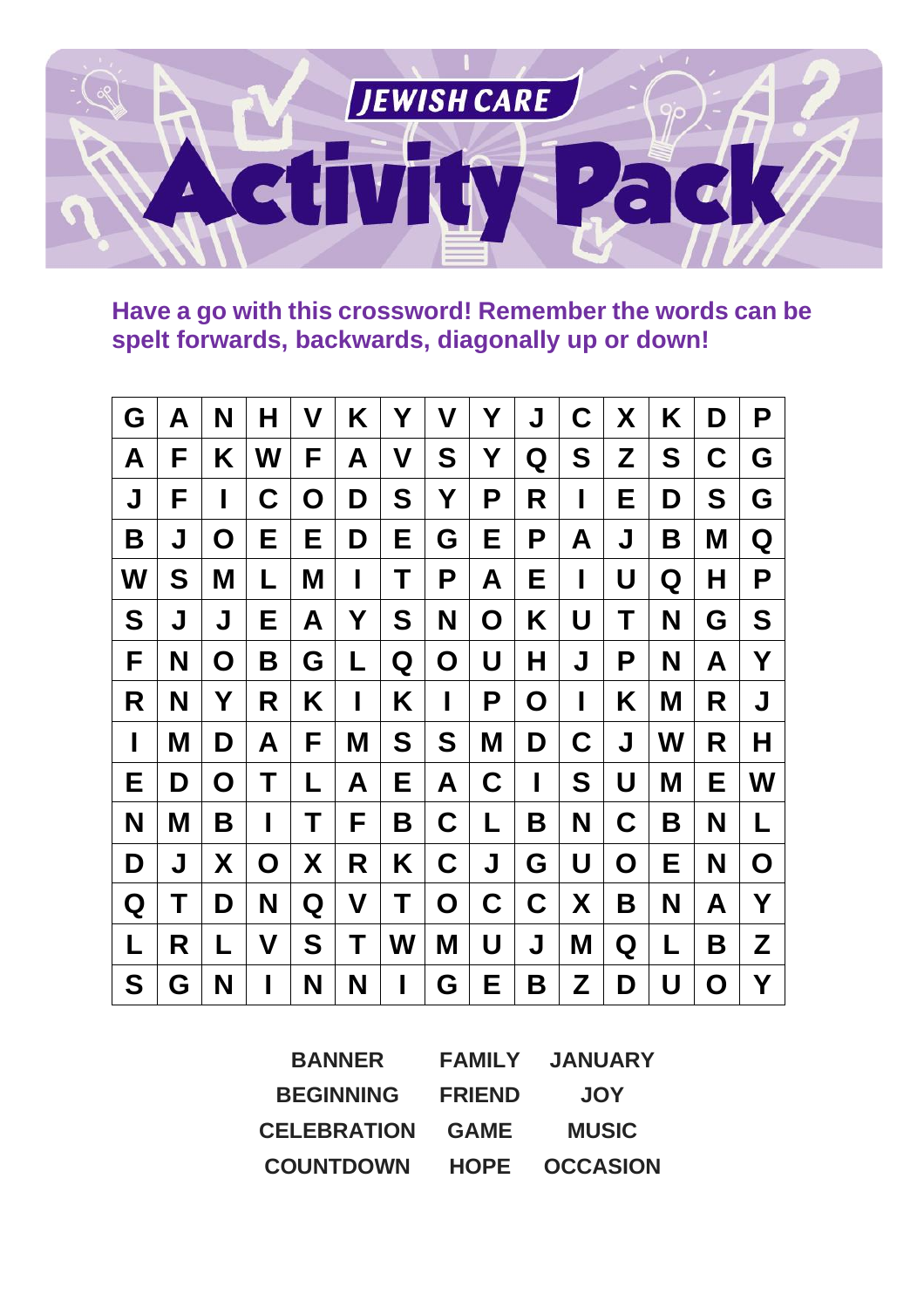

**Have a go on our word wheel. The rules are simple – the goal is to make as many words as you can from the letters. All the words have to contact the letter in the centre of the wheel. Use the box below to write your answers in! Good luck!**



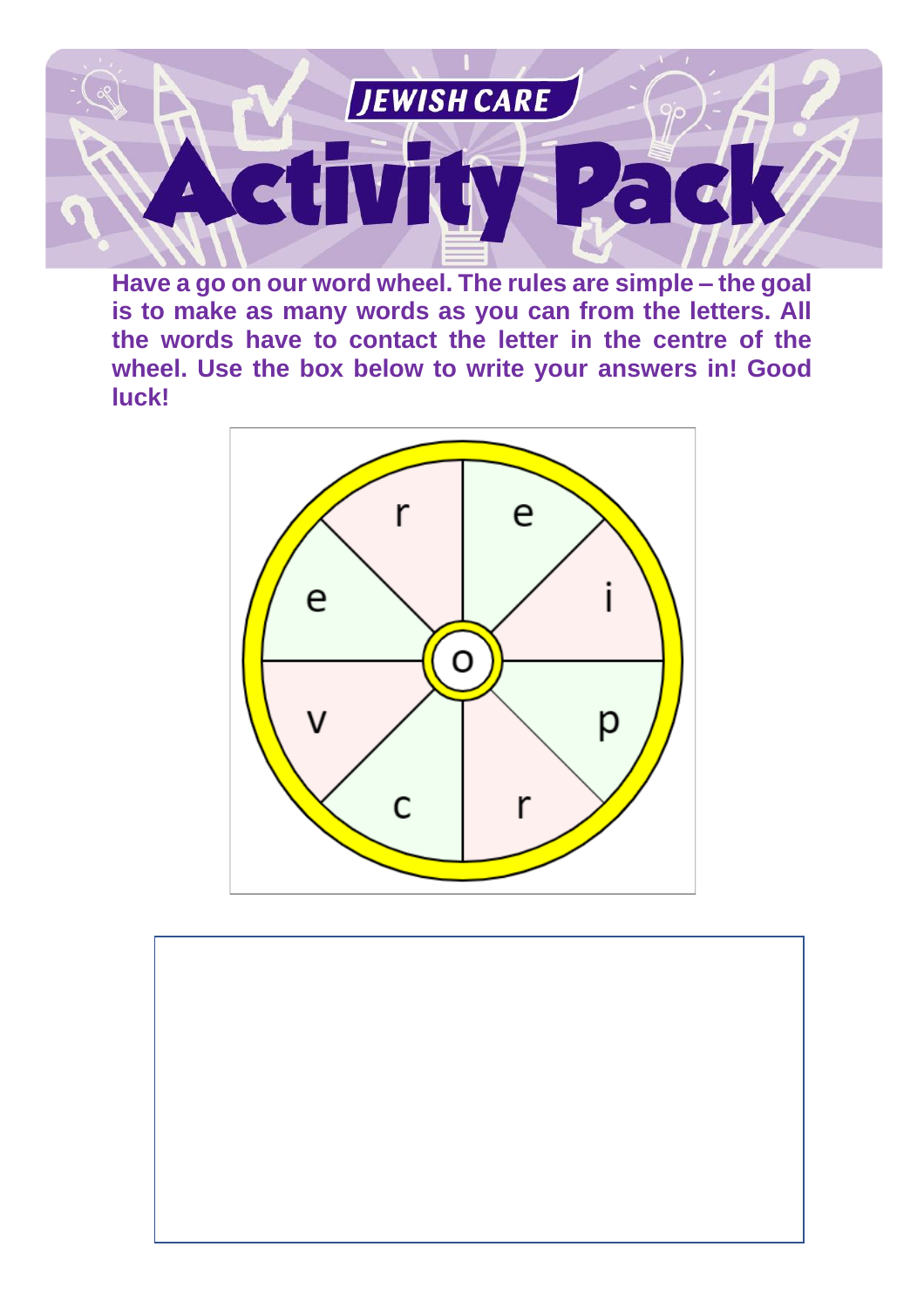

**Stretch your mind with this fun** *maze. Start at the corner and try to find a way out!*

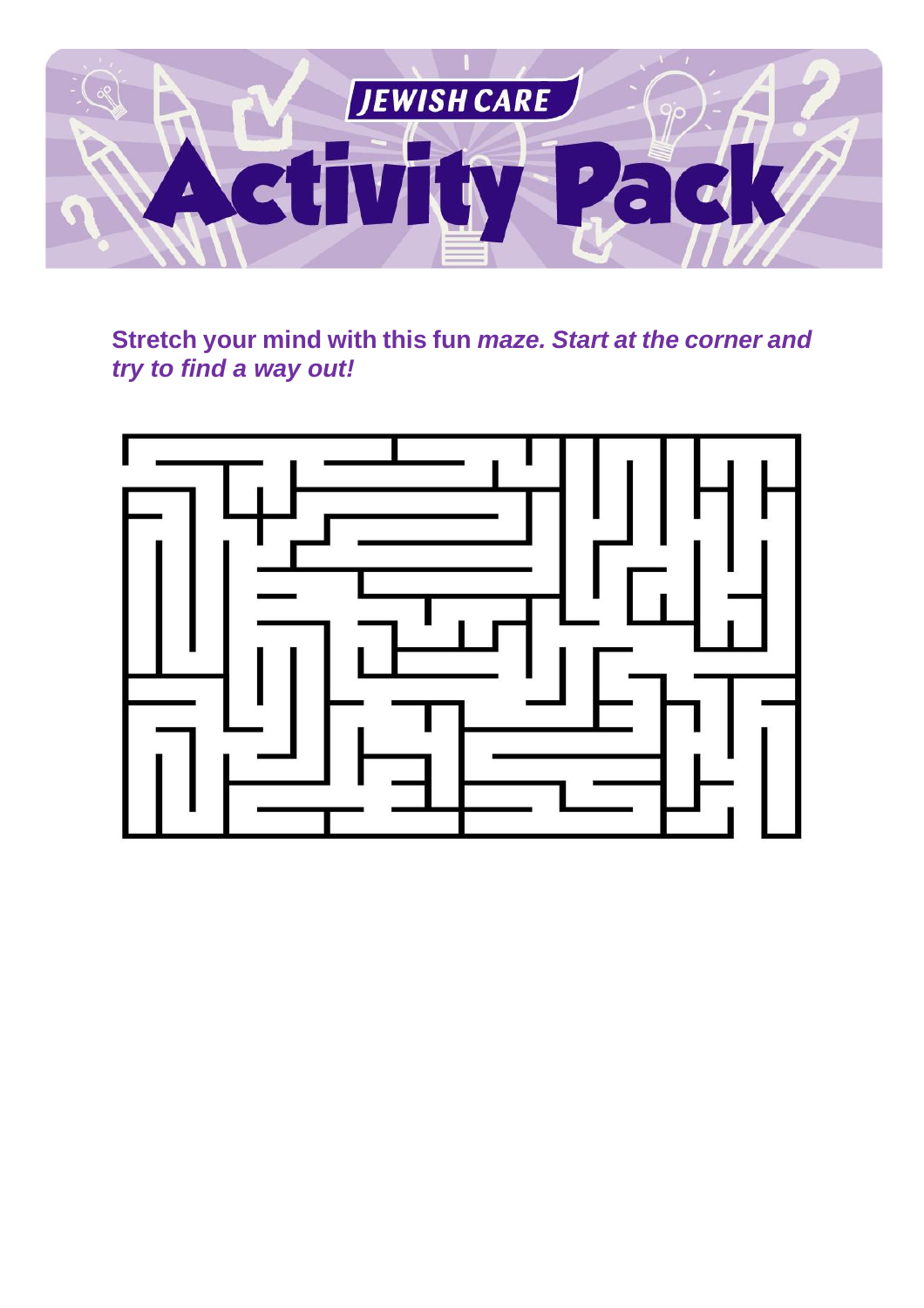

**When it comes to relieving stress, more giggles and guffaws are just what the doctor ordered. Our jokes are handselected and ready for you to tell to your friends or family!**

### **1. Have you ever tried to eat a clock?**

It's very time consuming.

**2. My girlfriend broke up with me when she found out I only have 9 toes.** 

She was lack toes intolerant.

**3. I can't understand why my calculator just stopped working.**

It just doesn't add up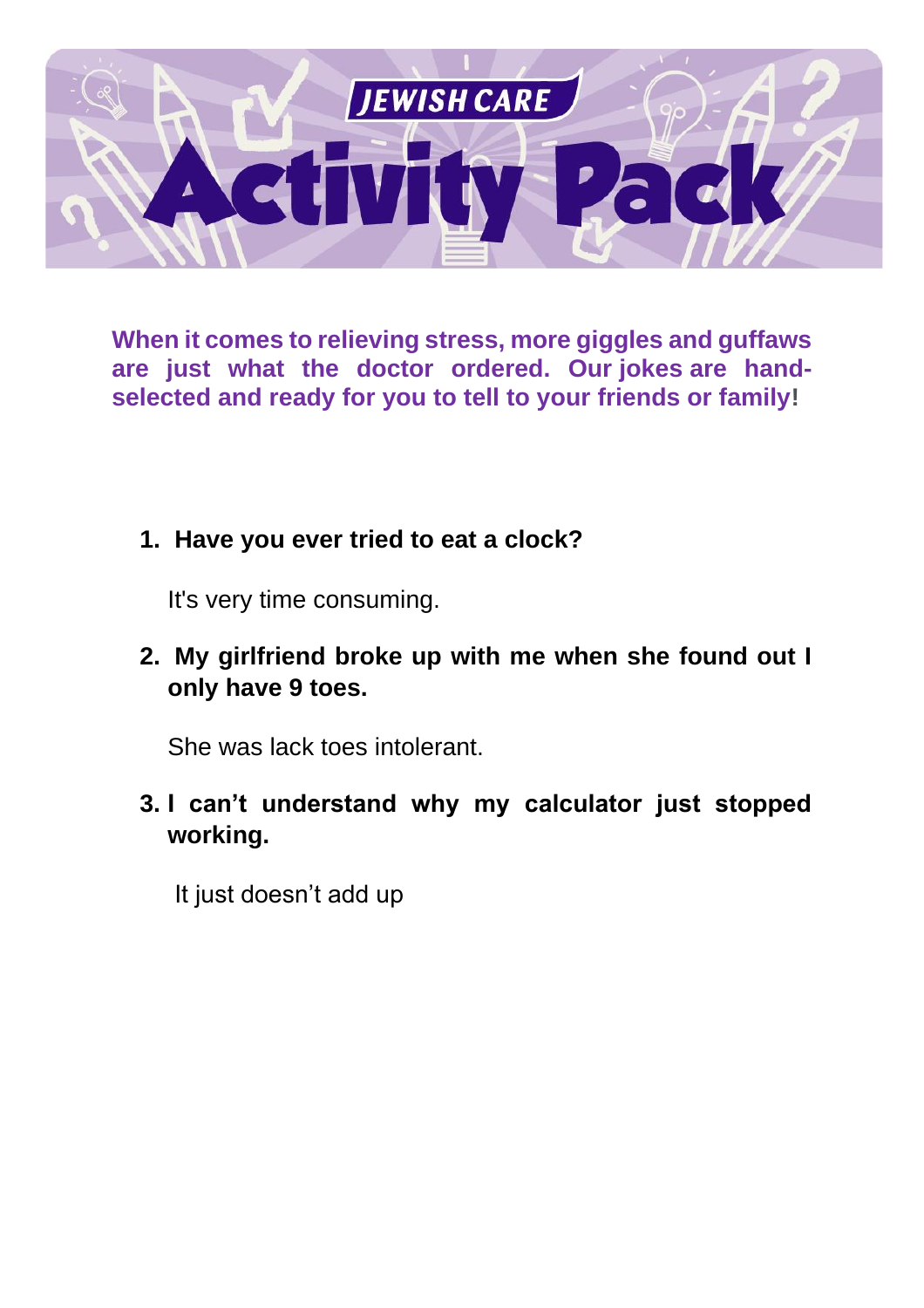

## **Can you guess what these everyday objects are just from a close up photo?**

1. This will make you fizz with rage!



2. Keep your eyes peeled on this one!



3. This takes the biscuit!

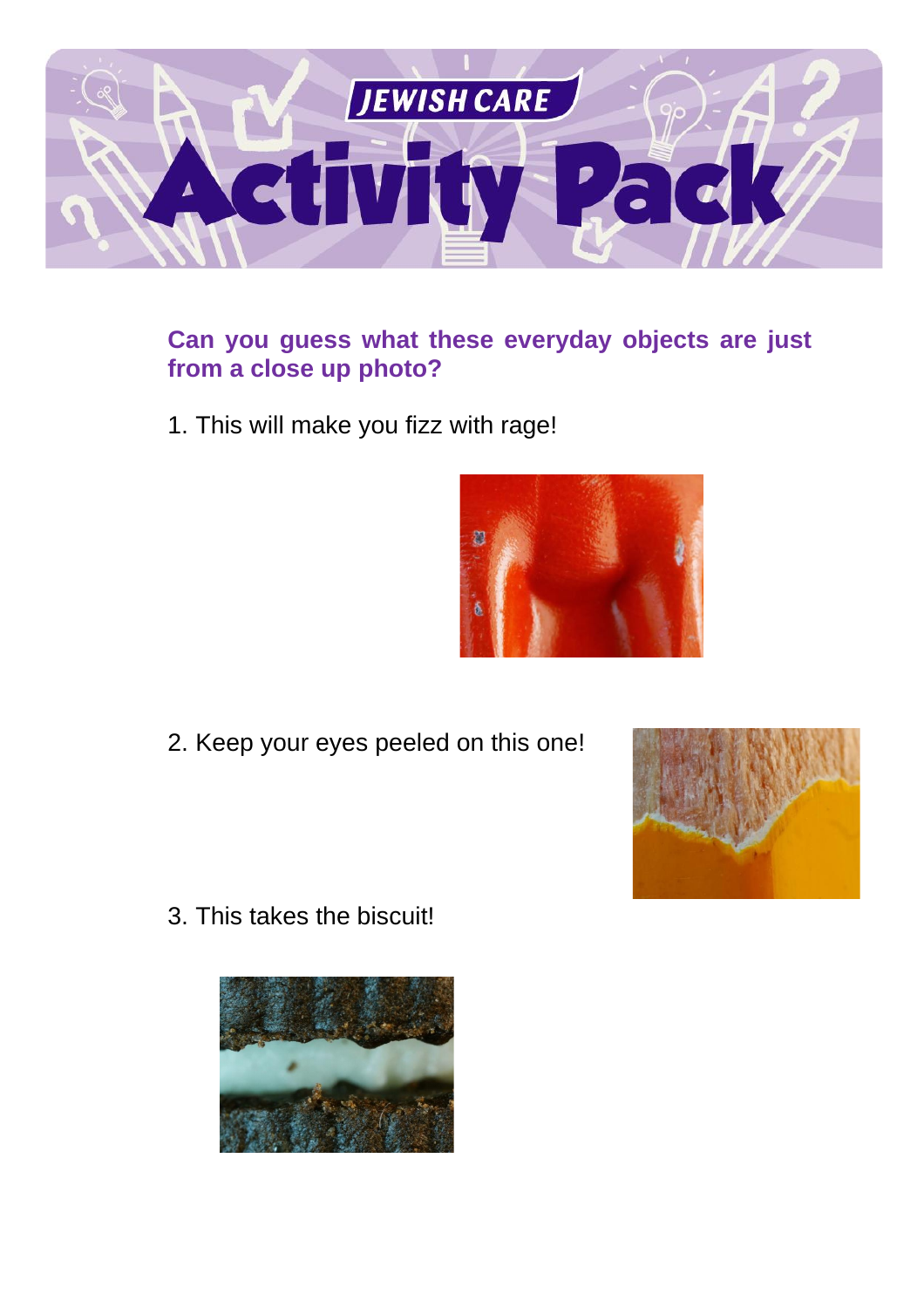

# **Caption Competition**

## **This photo made me chuckle! Can you think of a funny caption for it?!**



---------------------------------------------------------------------

Use the space below!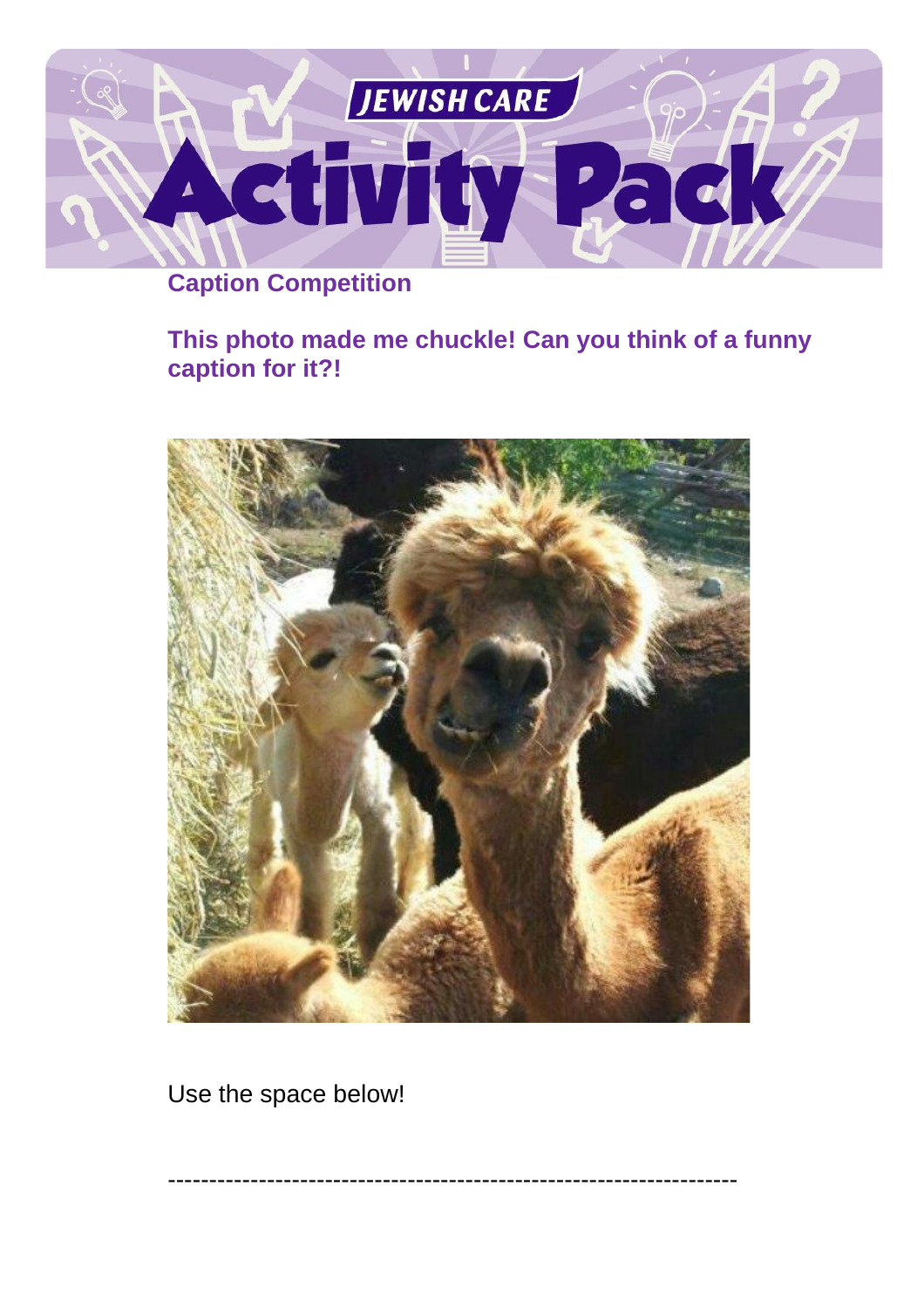

#### **Answers:-**

#### **Finish the saying:**

- **1. Keep a stiff upper \_\_\_\_lip\_\_\_\_\_\_\_\_\_\_**
- **2. Keep it under your \_\_\_\_hat\_\_\_\_\_\_\_\_\_**
- **3. Keep your nose to the \_\_\_grindstone\_\_\_\_\_\_\_**
- **4. Keeping up with the \_\_\_\_\_\_Joneses\_\_\_\_\_\_\_**

### **Crossword:**

|                      | $\mathbf{L}^{\text{max}}$ | $\mathbf N$                          | $\sim$ $\sim$ |                           |                      |                            |                      |                                      |                                                                                               |                      |                            |                            |                      |                      |
|----------------------|---------------------------|--------------------------------------|---------------|---------------------------|----------------------|----------------------------|----------------------|--------------------------------------|-----------------------------------------------------------------------------------------------|----------------------|----------------------------|----------------------------|----------------------|----------------------|
|                      | $\cdot$                   | $\ddot{\phantom{0}}$                 | W             |                           |                      |                            | $\ddot{\phantom{0}}$ | Y                                    | $\ddot{\phantom{a}}$                                                                          |                      |                            |                            |                      |                      |
|                      | $\ddot{\phantom{0}}$      | $\mathcal{L}^{\text{max}}$           | $\mathbf C$   | $\mathbf{O}$              | $\ddot{\phantom{a}}$ | $\ddot{\phantom{0}}$       |                      | $\mathbf{L} = \mathbf{L} \mathbf{L}$ | $\mathbf R$                                                                                   | $\ddot{\phantom{a}}$ |                            |                            |                      |                      |
|                      |                           | $\ddot{\phantom{0}}$                 | E             | ${\bf E}$                 | D                    | $\mathbf E$                | $\ddot{\phantom{0}}$ | $\mathbf{L}^{\text{max}}$            | $\sim 10^{-10}$                                                                               | $\mathbf{A}$         | $\ddot{\phantom{a}}$       |                            |                      |                      |
| $\ddot{\phantom{0}}$ | $\ddot{\phantom{a}}$      | $\ddot{\phantom{0}}$                 | $\mathbf{L}$  | M                         | $\sim 10^{-11}$      | T                          | $\mathbf{P}$         |                                      | $\mathbf{r}^{\left(1\right)}$ , $\mathbf{r}^{\left(2\right)}$ , $\mathbf{r}^{\left(3\right)}$ |                      | $\mathbf U$                | $\ddot{\phantom{a}}$       |                      |                      |
| $\ddot{\phantom{0}}$ | $\ddot{\phantom{a}}$      | $\mathbf{J}$                         | E             | $\mathbf{A}$              | Y                    | $\mathcal{L}_{\text{max}}$ | ${\bf N}$            | $\mathbf{O}$                         | $\sim$ $\sim$                                                                                 | $\ddot{\phantom{0}}$ | $\mathcal{L}^{\text{max}}$ | N                          | $\ddot{\phantom{a}}$ | $\bullet$            |
| ${\bf F}$            | $\mathcal{L}^{(1)}$       | $\mathbf{O}$                         | B             | $\mathbf G$               | $\mathbf{L}$         | $\ddot{\phantom{a}}$       | $\overline{O}$       | $\mathbf U$                          | $H_{\rm}$                                                                                     | $\ddot{\phantom{a}}$ | $\ddot{\phantom{0}}$       | $\sim 100$ km s $^{-1}$    | A                    |                      |
| $\mathbf R$          | $\mathbb{R}^{n \times n}$ | $\mathbf Y$                          | $\mathbf R$   | $\mathbf{L}^{\text{max}}$ | $\mathbf I$          | $\frac{1}{2}$              | $\mathbf I$          | $\sim 10^{-1}$                       | $\mathbf{O}$                                                                                  | $\ddot{\phantom{0}}$ |                            | $\ddot{\phantom{0}}$       | $\ddot{\bullet}$     | J                    |
| $\mathbf I$          |                           | $\mathbf{L} = \mathbf{L} \mathbf{L}$ | $\mathbf{A}$  | $\ddot{\phantom{0}}$      | M                    | $\sim 10^{-10}$            | ${\bf S}$            | $\mathcal{L}$                        | $\sim$ $\sim$                                                                                 | $\mathbf C$          | $\sim$ $\sim$              | $\ddot{\phantom{0}}$       | $\mathbf R$          | $\ddot{\phantom{a}}$ |
| ${\bf E}$            | $\ddot{\phantom{a}}$      | $\ddot{\phantom{0}}$                 | $\mathbf T$   | $\mathbf{L}$              | $\mathbf{A}$         | $\mathcal{L}_{\text{max}}$ | $\mathbf{A}$         | $\mathbf C$                          | $\mathbf{I}$                                                                                  |                      | S U                        | M                          | E                    |                      |
| N                    | $\ddot{\phantom{a}}$      | $\mathbf{L}^{\text{max}}$            | $\bf{I}$      | $\ddot{\phantom{0}}$      | $\mathbf F$          | $\ddot{\phantom{a}}$       | $\mathbf C$          | $\sim$ $\sim$                        | $\ddot{\phantom{a}}$                                                                          | $\ddot{\phantom{a}}$ | $\ddot{\phantom{a}}$       | $\mathcal{L}^{\text{max}}$ | $\mathbf N$          | $\ddot{\phantom{0}}$ |
| D                    | $\ddot{\phantom{0}}$      | $\ddot{\phantom{0}}$                 | $\mathbf{O}$  | $\ddot{\phantom{0}}$      | $\ddot{\phantom{a}}$ | $\ddot{\phantom{0}}$       | $\mathbf C$          |                                      | $\ddot{\phantom{0}}$                                                                          |                      |                            | $\ddot{\phantom{a}}$       | ${\bf N}$            | $\ddot{\phantom{a}}$ |
| $\ddot{\phantom{a}}$ | $\ddot{\phantom{0}}$      | $\mathbb{Z}^{\mathbb{Z}^{\times}}$   | N             |                           |                      | $\ddot{\phantom{a}}$       | $\mathbf{O}$         | $\mathbf{r}$                         | $\ddot{\phantom{a}}$                                                                          |                      |                            | $\ddot{\phantom{a}}$       | $\mathbf{A}$         | $\ddot{\phantom{0}}$ |
|                      |                           |                                      | $\bullet$     |                           |                      |                            |                      |                                      |                                                                                               |                      |                            | $\ddot{\phantom{0}}$       | $\boldsymbol{B}$     |                      |
|                      | G                         | $\mathbf N$                          | I             | N                         | N                    | $\bf{I}$                   | G                    | E                                    | B                                                                                             |                      |                            |                            |                      |                      |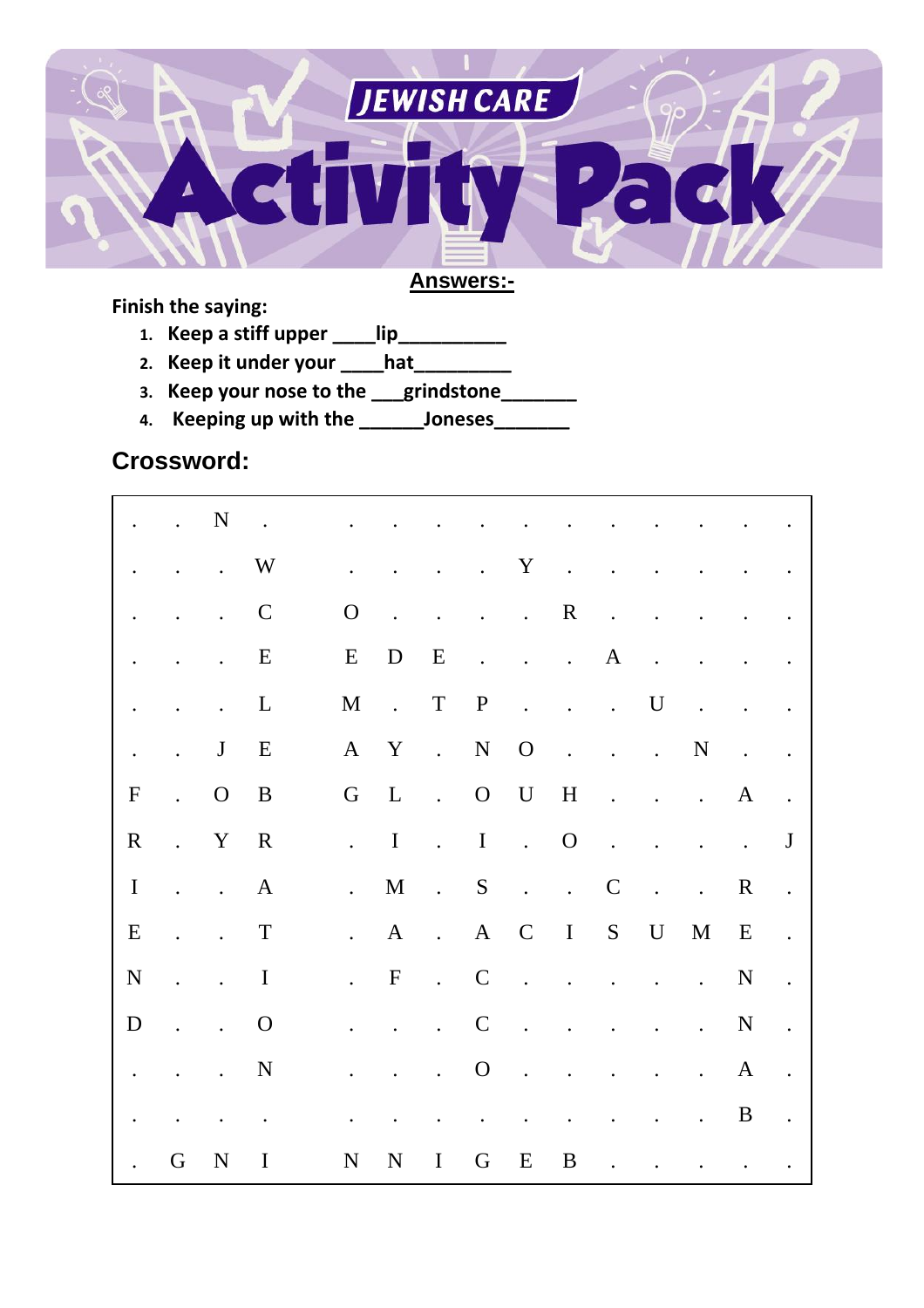

# **Close up photos**

1. It's a Coca Cola cap!



2. It's a pencil!





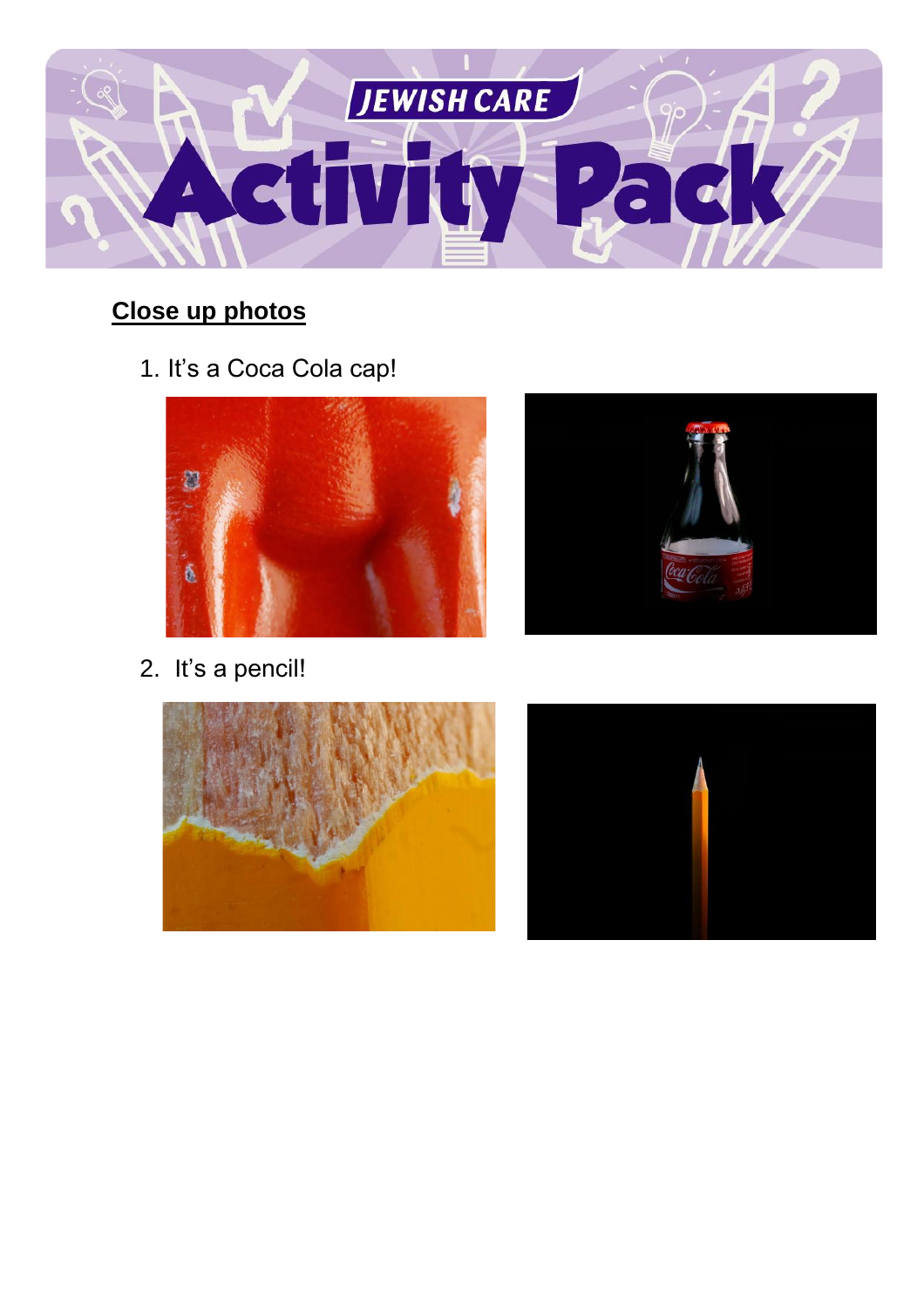

3. t's an oreo biscuit!



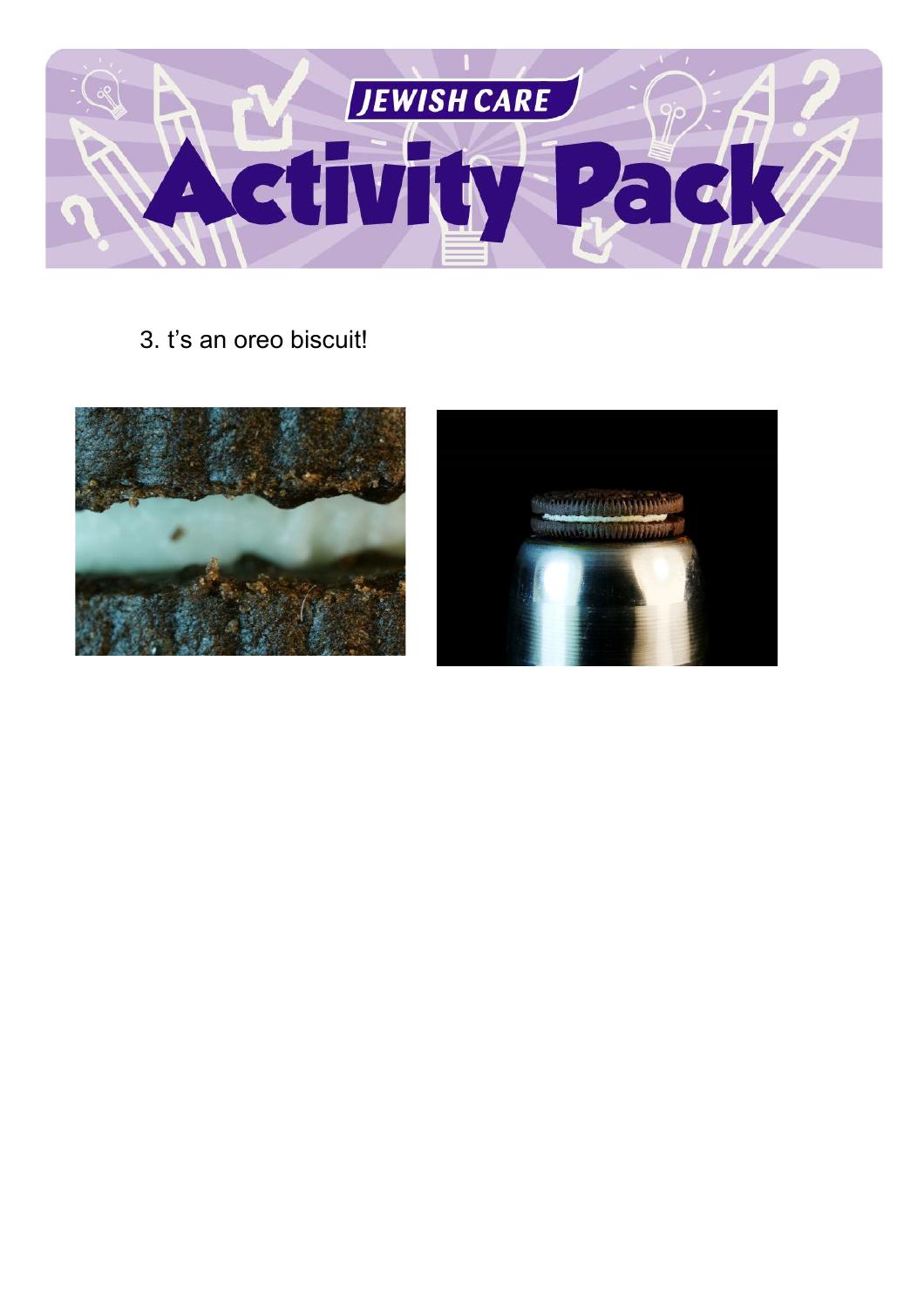

## **Word wheel answers**

| op        | ore   | over   | corvee   |
|-----------|-------|--------|----------|
| or        | poe   | pore   | orrice   |
| po        | poi   | repo   | prover   |
| ceo       | pov   | rope   | ropier   |
| cop       | pro   | rove   | voicer   |
| cor       | reo   | voip   | coverer  |
| eco       | roc   | coper  | recover  |
| cero      | roe   | corer  | reprove  |
| coir      | voe   | cover  | revoice  |
| cope      | prove | crore  | overripe |
| core      | repro | prior  | e        |
| cove      | roper | voice  | <b>O</b> |
| crop      | rover | copier | ope      |
| overprice | vireo | corrie | orc      |